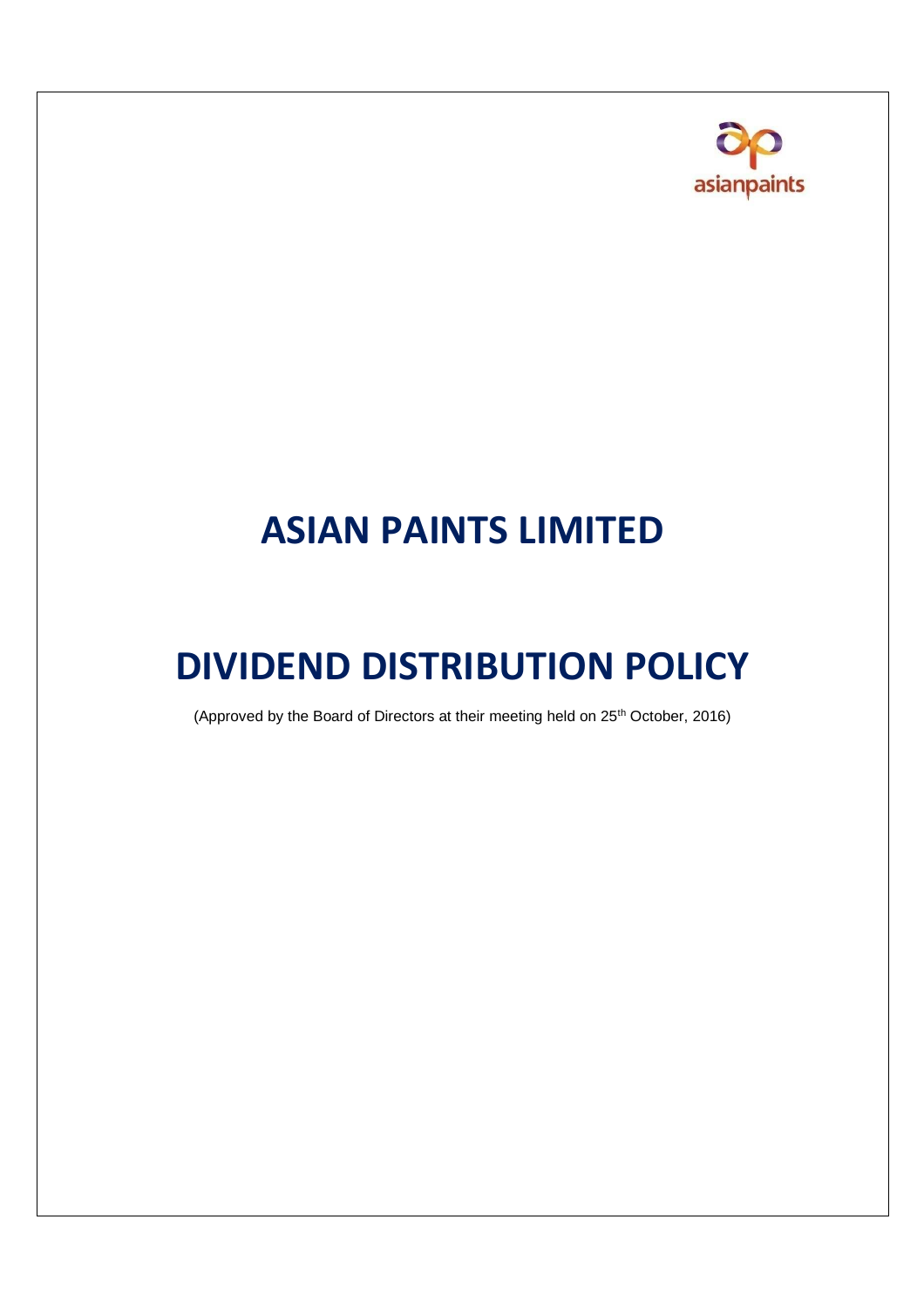

### **INTRODUCTION**

This Policy is called "Asian Paints Limited – Dividend Distribution Policy" (hereinafter referred to as "this Policy") and shall be effective from 25<sup>th</sup> October, 2016 ("Effective Date").

In terms of the Securities and Exchange Board of India (Listing Obligations and Disclosure Requirements) Regulations, 2015, including any statutory modification(s) or re-enactment(s) thereof for the time being in force, Asian Paints Limited (hereinafter referred to as "the Company") is required to frame this Policy.

#### **POLICY**

This policy aims at ensuring compliance with the provisions of Regulation 43A of Securities and Exchange Board of India (Listing Obligations and Disclosure Requirements) Regulations, 2015, including any statutory modification(s) or re-enactment(s) thereof for the time being in force.

The Company would, *inter alia,* consider the following financial parameters and / or internal & external factors before declaring dividend(s) or recommending dividend(s) to the shareholders:

- Current year profits arrived at after providing for depreciation in accordance with the provisions of Section 123 and other applicable provisions, if any, of the Companies Act, 2013 read with the Rules issued thereunder; and / or
- Profits from any of the previous financial year(s) arrived at after providing for depreciation in accordance with the provisions of Section 123 and other applicable provisions, if any, of the Companies Act, 2013 read with the Rules issued thereunder;
- Fund requirements to finance the working capital needs of the business;
- Opportunities for investments of the funds of the Company to capture future growth in the industry, e.g. capital expenditure, network expansion, etc;
- Funding requirements for any organic and inorganic growth opportunities to be pursued by the Company;
- Optimal free cash to fund any exigencies, if any;
- Prevailing legal requirements, regulatory conditions or restrictions laid down under the applicable laws including tax laws.

In case the Board proposes not to distribute the profit; the grounds thereof and information on utilisation of the retained earnings, if any, shall be disclosed to the shareholders in the Board's Report forming part of Annual Report of the Company.